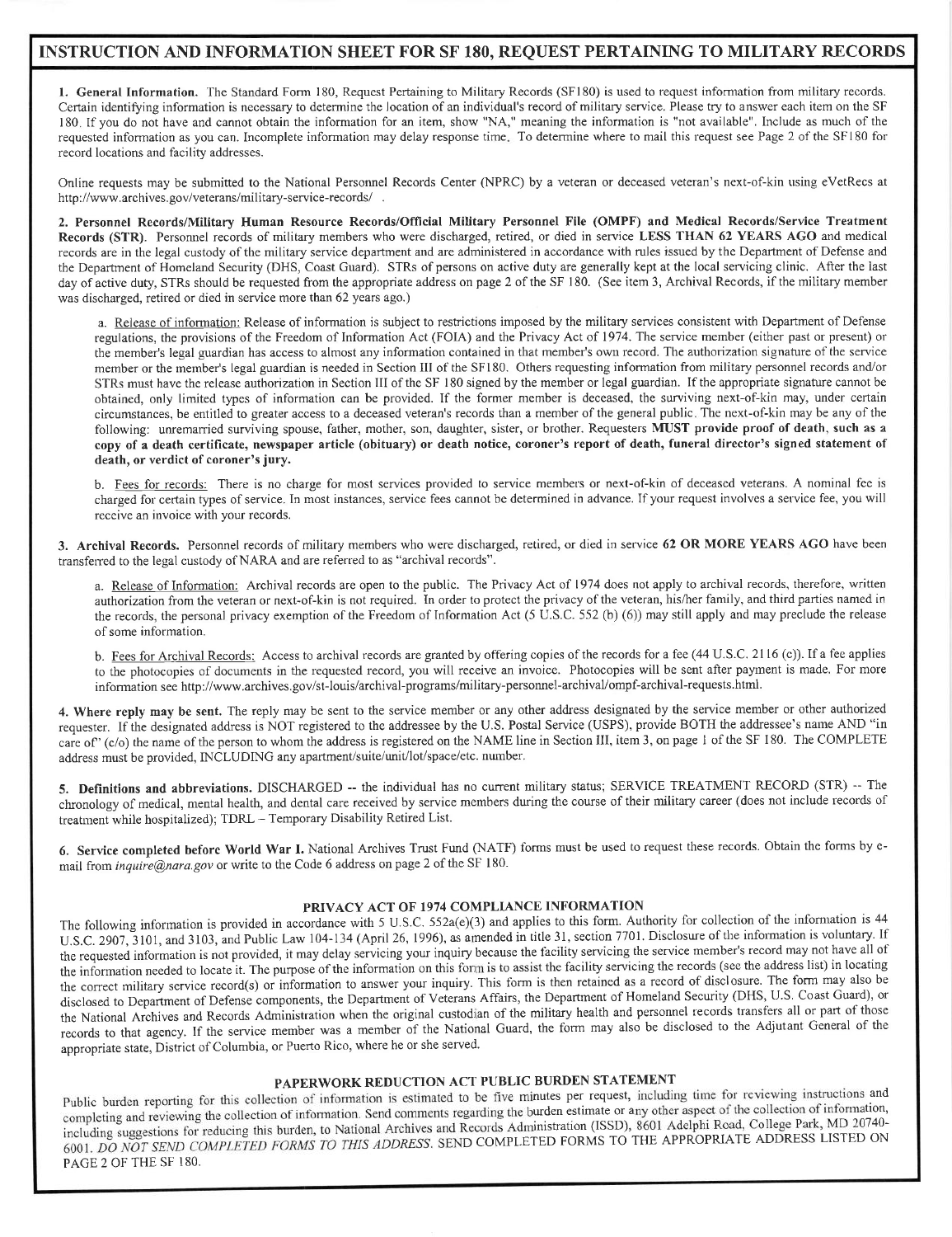|                                                                                                                                                                                                                                                                                                                                                                                                                                                                                                                                                                                                                                                                                                                          | Standard Form 180 (Rev. 11/2015) (Page 1)<br>Prescribed by NARA (36 CFR 1233.18 (d))                                                                                                                                                                                                                                                                                                                        |                               | Authorized for local reproduction<br>Previous edition unusable                                                                                                                                                                                                                                                                                                               |  |                                    |                                                              | OMB No. 3095-0029 Expires 04/30/2018                   |  |  |
|--------------------------------------------------------------------------------------------------------------------------------------------------------------------------------------------------------------------------------------------------------------------------------------------------------------------------------------------------------------------------------------------------------------------------------------------------------------------------------------------------------------------------------------------------------------------------------------------------------------------------------------------------------------------------------------------------------------------------|-------------------------------------------------------------------------------------------------------------------------------------------------------------------------------------------------------------------------------------------------------------------------------------------------------------------------------------------------------------------------------------------------------------|-------------------------------|------------------------------------------------------------------------------------------------------------------------------------------------------------------------------------------------------------------------------------------------------------------------------------------------------------------------------------------------------------------------------|--|------------------------------------|--------------------------------------------------------------|--------------------------------------------------------|--|--|
|                                                                                                                                                                                                                                                                                                                                                                                                                                                                                                                                                                                                                                                                                                                          | REQUEST PERTAINING TO MILITARY RECORDS                                                                                                                                                                                                                                                                                                                                                                      |                               |                                                                                                                                                                                                                                                                                                                                                                              |  |                                    |                                                              |                                                        |  |  |
| Requests from veterans or deceased veteran's next-of-kin may be submitted online by using eVetRecs at http://www.archives.gov/veterans/military-service-records/<br>To ensure the best possible service, please thoroughly review the accompanying instructions before filling out this form. PLEASE PRINT LEGIBLY OR TYPE BELOW.                                                                                                                                                                                                                                                                                                                                                                                        |                                                                                                                                                                                                                                                                                                                                                                                                             |                               |                                                                                                                                                                                                                                                                                                                                                                              |  |                                    |                                                              |                                                        |  |  |
|                                                                                                                                                                                                                                                                                                                                                                                                                                                                                                                                                                                                                                                                                                                          | SECTION I - INFORMATION NEEDED TO LOCATE RECORDS (Furnish as much information as possible.)                                                                                                                                                                                                                                                                                                                 |                               |                                                                                                                                                                                                                                                                                                                                                                              |  |                                    |                                                              |                                                        |  |  |
|                                                                                                                                                                                                                                                                                                                                                                                                                                                                                                                                                                                                                                                                                                                          | 1. NAME USED DURING SERVICE (last, first, full middle)                                                                                                                                                                                                                                                                                                                                                      | 2. SOCIAL SECURITY #          |                                                                                                                                                                                                                                                                                                                                                                              |  | 3. DATE OF BIRTH 4. PLACE OF BIRTH |                                                              |                                                        |  |  |
|                                                                                                                                                                                                                                                                                                                                                                                                                                                                                                                                                                                                                                                                                                                          |                                                                                                                                                                                                                                                                                                                                                                                                             |                               |                                                                                                                                                                                                                                                                                                                                                                              |  |                                    |                                                              |                                                        |  |  |
|                                                                                                                                                                                                                                                                                                                                                                                                                                                                                                                                                                                                                                                                                                                          | 5. SERVICE, PAST AND PRESENT (For an effective records search, it is important that ALL service be shown below.)                                                                                                                                                                                                                                                                                            |                               |                                                                                                                                                                                                                                                                                                                                                                              |  |                                    |                                                              |                                                        |  |  |
|                                                                                                                                                                                                                                                                                                                                                                                                                                                                                                                                                                                                                                                                                                                          | <b>BRANCH OF SERVICE</b>                                                                                                                                                                                                                                                                                                                                                                                    | <b>DATE</b><br><b>ENTERED</b> | <b>DATE</b><br><b>RELEASED</b>                                                                                                                                                                                                                                                                                                                                               |  | OFFICER ENLISTED                   |                                                              | <b>SERVICE NUMBER</b><br>(If unknown, write "unknown") |  |  |
| a. ACTIVE                                                                                                                                                                                                                                                                                                                                                                                                                                                                                                                                                                                                                                                                                                                |                                                                                                                                                                                                                                                                                                                                                                                                             |                               |                                                                                                                                                                                                                                                                                                                                                                              |  |                                    |                                                              |                                                        |  |  |
| <b>b. RESERVE</b>                                                                                                                                                                                                                                                                                                                                                                                                                                                                                                                                                                                                                                                                                                        | $\overline{\phantom{a}}$                                                                                                                                                                                                                                                                                                                                                                                    |                               |                                                                                                                                                                                                                                                                                                                                                                              |  |                                    |                                                              |                                                        |  |  |
| c. STATE<br><b>NATIONAL</b><br><b>GUARD</b>                                                                                                                                                                                                                                                                                                                                                                                                                                                                                                                                                                                                                                                                              | $\overline{\phantom{0}}$                                                                                                                                                                                                                                                                                                                                                                                    |                               |                                                                                                                                                                                                                                                                                                                                                                              |  |                                    |                                                              |                                                        |  |  |
|                                                                                                                                                                                                                                                                                                                                                                                                                                                                                                                                                                                                                                                                                                                          | 6. IS THIS PERSON DECEASED? NO<br>YES - MUST provide Date of Death if veteran is deceased:<br>NO <sub>1</sub><br>7. DID THIS PERSON RETIRE FROM MILITARY SERVICE?<br><b>YES</b>                                                                                                                                                                                                                             |                               |                                                                                                                                                                                                                                                                                                                                                                              |  |                                    |                                                              |                                                        |  |  |
|                                                                                                                                                                                                                                                                                                                                                                                                                                                                                                                                                                                                                                                                                                                          | <b>SECTION II - INFORMATION AND/OR DOCUMENTS REQUESTED</b>                                                                                                                                                                                                                                                                                                                                                  |                               |                                                                                                                                                                                                                                                                                                                                                                              |  |                                    |                                                              |                                                        |  |  |
|                                                                                                                                                                                                                                                                                                                                                                                                                                                                                                                                                                                                                                                                                                                          | 1. CHECK THE ITEM(S) YOU ARE REQUESTING:                                                                                                                                                                                                                                                                                                                                                                    |                               |                                                                                                                                                                                                                                                                                                                                                                              |  |                                    |                                                              |                                                        |  |  |
|                                                                                                                                                                                                                                                                                                                                                                                                                                                                                                                                                                                                                                                                                                                          | DD Form 214 or equivalent. Year(s) in which form(s) issued to veteran:                                                                                                                                                                                                                                                                                                                                      |                               |                                                                                                                                                                                                                                                                                                                                                                              |  |                                    |                                                              |                                                        |  |  |
| This form contains information normally needed to verify military service. A copy may be sent to the veteran, the deceased veteran's next-of-kin, or other<br>persons or organizations, if authorized in Section III, below. An UNDELETED DD214 is ordinarily required to determine eligibility for benefits. If you<br>request a DELETED copy, the following items will be blacked out: authority for separation, reason for separation, reenlistment eligibility code, separation<br>(SPD/SPN) code, and, for separations after June 30, 1979, character of separation and dates of time lost.<br>An UNDELETED copy will be sent UNLESS YOU SPECIFY A DELETED COPY by checking this box: $\Box$ I want a DELETED copy. |                                                                                                                                                                                                                                                                                                                                                                                                             |                               |                                                                                                                                                                                                                                                                                                                                                                              |  |                                    |                                                              |                                                        |  |  |
| Medical Records Includes Service Treatment Records, Health (outpatient) and Dental Records. IF HOSPITALIZED (inpatient) the FACILITY NAME and<br>DATE (month and year) for EACH admission MUST be provided:                                                                                                                                                                                                                                                                                                                                                                                                                                                                                                              |                                                                                                                                                                                                                                                                                                                                                                                                             |                               |                                                                                                                                                                                                                                                                                                                                                                              |  |                                    |                                                              |                                                        |  |  |
|                                                                                                                                                                                                                                                                                                                                                                                                                                                                                                                                                                                                                                                                                                                          | Other (Specify):                                                                                                                                                                                                                                                                                                                                                                                            |                               |                                                                                                                                                                                                                                                                                                                                                                              |  |                                    |                                                              |                                                        |  |  |
| 2. PURPOSE: (Providing information about the purpose of the request is strictly voluntary; however, it may help to provide the best possible response and may<br>result in a faster reply. Information provided will in no way be used to make a decision to deny the request.)                                                                                                                                                                                                                                                                                                                                                                                                                                          |                                                                                                                                                                                                                                                                                                                                                                                                             |                               |                                                                                                                                                                                                                                                                                                                                                                              |  |                                    |                                                              |                                                        |  |  |
| VA Loan Programs Nedical<br>Genealogy<br>$\Box$ Correction<br><b>Personal</b><br>$\Box$ Other (explain)<br>Benefits (explain) $\Box$ Employment                                                                                                                                                                                                                                                                                                                                                                                                                                                                                                                                                                          |                                                                                                                                                                                                                                                                                                                                                                                                             |                               |                                                                                                                                                                                                                                                                                                                                                                              |  |                                    |                                                              |                                                        |  |  |
| Explain here:                                                                                                                                                                                                                                                                                                                                                                                                                                                                                                                                                                                                                                                                                                            |                                                                                                                                                                                                                                                                                                                                                                                                             |                               |                                                                                                                                                                                                                                                                                                                                                                              |  |                                    |                                                              |                                                        |  |  |
|                                                                                                                                                                                                                                                                                                                                                                                                                                                                                                                                                                                                                                                                                                                          | SECTION III - RETURN ADDRESS AND SIGNATURE                                                                                                                                                                                                                                                                                                                                                                  |                               |                                                                                                                                                                                                                                                                                                                                                                              |  |                                    |                                                              |                                                        |  |  |
| 1. REQUESTER NAME:                                                                                                                                                                                                                                                                                                                                                                                                                                                                                                                                                                                                                                                                                                       |                                                                                                                                                                                                                                                                                                                                                                                                             |                               |                                                                                                                                                                                                                                                                                                                                                                              |  |                                    |                                                              |                                                        |  |  |
|                                                                                                                                                                                                                                                                                                                                                                                                                                                                                                                                                                                                                                                                                                                          | I am the MILITARY SERVICE MEMBER OR VETERAN identified in Section                                                                                                                                                                                                                                                                                                                                           |                               |                                                                                                                                                                                                                                                                                                                                                                              |  |                                    | I am the VETERAN'S LEGAL GUARDIAN (MUST submit copy of Court |                                                        |  |  |
|                                                                                                                                                                                                                                                                                                                                                                                                                                                                                                                                                                                                                                                                                                                          | Appointment) or AUTHORIZED REPRESENTATIVE (MUST submit copy of<br>I, above.<br><b>Authorization Letter or Power of Attorney)</b><br>I am the DECEASED VETERAN'S NEXT-OF-KIN (MUST submit Proof of<br><b>OTHER</b><br>Death. See item 2a on instruction sheet.)                                                                                                                                              |                               |                                                                                                                                                                                                                                                                                                                                                                              |  |                                    |                                                              |                                                        |  |  |
| (Specify type of Other)<br>(Relationship to deceased veteran)                                                                                                                                                                                                                                                                                                                                                                                                                                                                                                                                                                                                                                                            |                                                                                                                                                                                                                                                                                                                                                                                                             |                               |                                                                                                                                                                                                                                                                                                                                                                              |  |                                    |                                                              |                                                        |  |  |
|                                                                                                                                                                                                                                                                                                                                                                                                                                                                                                                                                                                                                                                                                                                          | 3. SEND INFORMATION/DOCUMENTS TO:<br>4. AUTHORIZATION SIGNATURE: I declare (or certify, verify, or<br>(Please print or type. See item 4 on accompanying instructions.)<br>state) under penalty of perjury under the laws of the United States of<br>America that the information in this Section III is true and correct and<br>that I authorize the release of the requested information. (See items 2a or |                               |                                                                                                                                                                                                                                                                                                                                                                              |  |                                    |                                                              |                                                        |  |  |
| Name                                                                                                                                                                                                                                                                                                                                                                                                                                                                                                                                                                                                                                                                                                                     |                                                                                                                                                                                                                                                                                                                                                                                                             |                               | 3a on accompanying instruction sheet. Without the Authorization Signature<br>of the veteran, next-of-kin of deceased veteran, veteran's legal guardian,<br>authorized government agent, or other authorized representative, only<br>limited information can be released unless the request is archival. No<br>signature is required if the request if for archival records.) |  |                                    |                                                              |                                                        |  |  |
| Street                                                                                                                                                                                                                                                                                                                                                                                                                                                                                                                                                                                                                                                                                                                   |                                                                                                                                                                                                                                                                                                                                                                                                             | Apt.                          |                                                                                                                                                                                                                                                                                                                                                                              |  |                                    |                                                              |                                                        |  |  |
| City                                                                                                                                                                                                                                                                                                                                                                                                                                                                                                                                                                                                                                                                                                                     | Zip Code<br>State                                                                                                                                                                                                                                                                                                                                                                                           |                               |                                                                                                                                                                                                                                                                                                                                                                              |  |                                    |                                                              |                                                        |  |  |

\* This form is available at *http://www.archives.gov/veterans/military-service* records/standard-form-180.html on the National Archives and<br>Records Administration (NARA) web site. \*

Signature Required - Do not print Daytime phone Fax Number Date

Email address